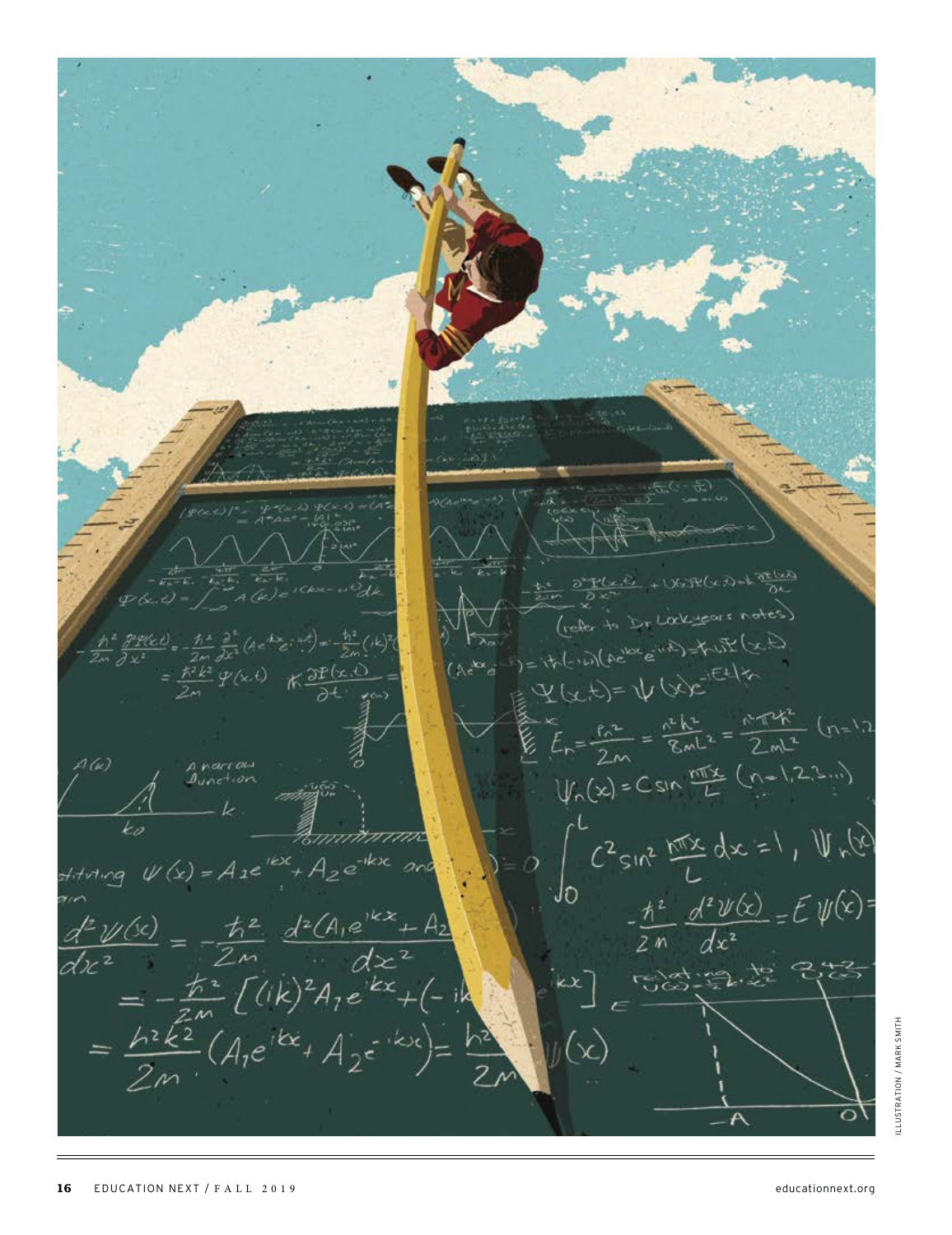# Serving the MATH WHIZ KIDS

# PRIVATE ENRICHMENT PROGRAMS STEP UP TO MEET THE NEED

**MEGAN JOSHI HAS ALWAYS LOVED MATH—**and excelled at it. When she was seven, her parents would reward her for doing chores around the house with algebra and geometry workbooks. Joshi capped her senior year in high school by winning the Math Prize for Girls, an annual competition for high-schoolers from the United States and Canada, and earning a silver medal at the European Girls' Mathematical Olympiad.

Even though Joshi grew up in a wealthy Southern California community, her public schools played little role in these achievements or in nurturing her passion for math. In elementary school, she was a standout. As a 3rd grader, she was placed in 5th-grade math and still outperformed the other students. She found ways to keep herself "less bored" by helping classmates, grading papers for the teacher, and, when there was nothing else to do, reading novels. "I don't especially remember paying attention," said Joshi, now an undergraduate at Massachusetts Institute of Technology.

Tens of thousands of students languish in similar mathematical monotony in schools that are unable to fully support them. Despite the overall limp scores of U.S. students on state, national, and international math exams, the number of high-achieving math students in the country has soared during the past 20 years. During those two decades, the number of schools offering Advanced Placement classes in Calculus AB and Calculus BC grew by about 50 percent. The number of students taking those courses jumped to nearly half a million—an

increase of 161 percent—and pass rates are rising. In 2018, twice as many 8th graders and 50 percent more 4th graders scored as advanced in math on the National Assessment of Educational Progress, as compared to their counterparts in the year 2000.

A 2017 study in the journal *Gifted Child Quarterly* found that between 16 percent and 37 percent of students in California, Texas, and Wisconsin scored at least one grade level ahead in math—and as many as four—on state standardized exams.

In the years since Congress passed the No Child Left Behind Act of 2001, which held schools accountable for each student's proficiency in core academic subjects, policymakers and educators have put significant effort into getting all students up to minimum standards. But there is no comparable effort to meet the unique needs of the nation's highly gifted math students in the public schools.

"The country needs to develop talented, visionary problem solvers," said Jonathan Plucker, an education professor at Johns Hopkins University and president-elect of the National Association for Gifted Children, "yet we're not finding ways to get enough of that talent," especially among low-income and traditionally underserved students. "We have a very diverse student population that gets more and more diverse every year; those are a lot of talented kids that are totally sidelined."

Global competitiveness and the U.S. workplace increasingly

by KATHRYN BARON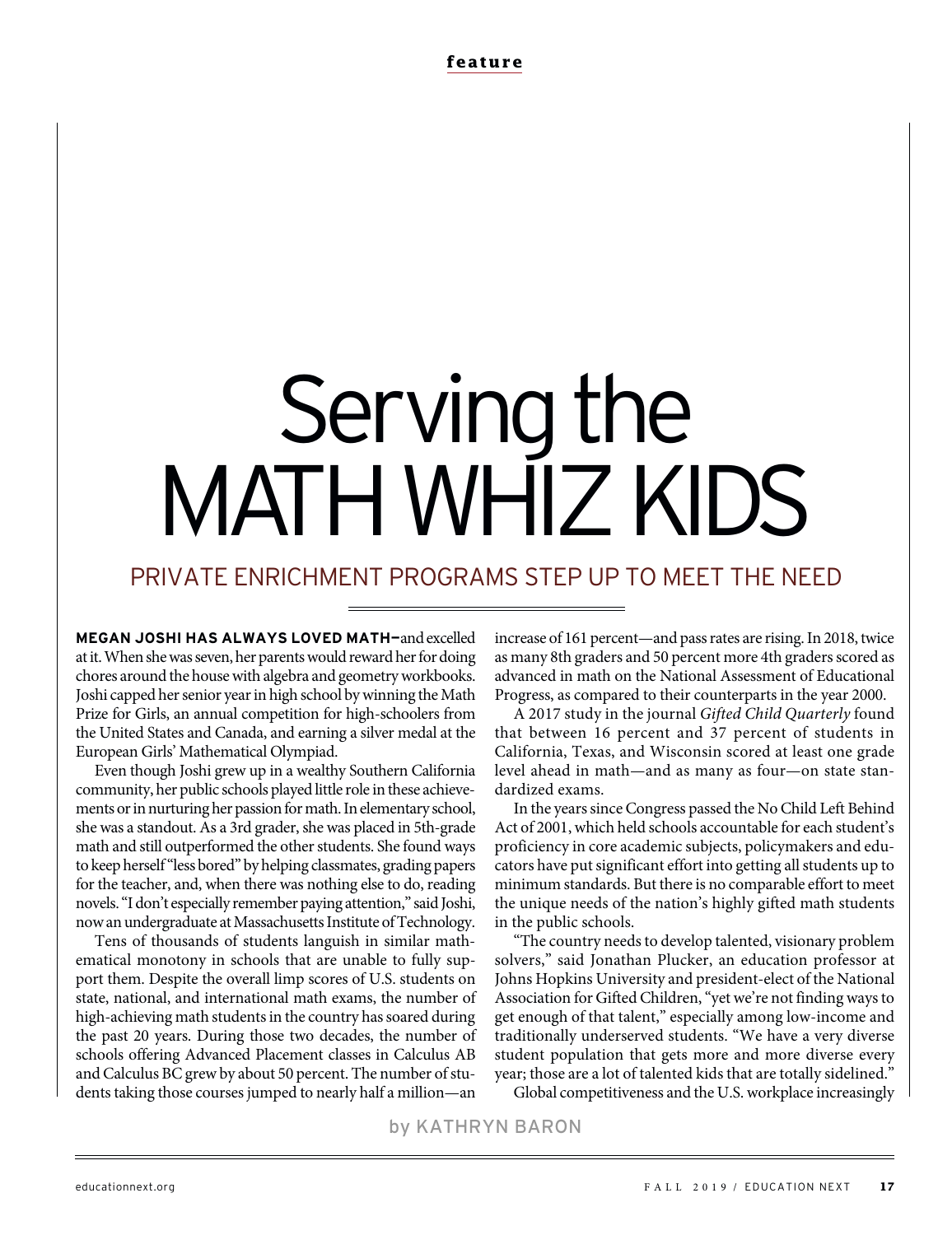require skills in science, technology, engineering, and math, known collectively as STEM. The U.S. Bureau of Labor Statistics projects more than 5 million new STEM jobs by 2024, with the largest growth rate expected in mathematicalscience occupations. Yet, of all the 2018 U.S. high-school graduates headed to college, only 20 percent were prepared for college-level STEM work, according to college entrance-exam developer ACT.

Data from the Program for International Student Assessment reveal that, by the time U.S. kids are 15, the nation ranks sixth from last in the share of students achieving at an elite level (see Figure 1). But the deficit begins earlier than that. American 4th- and 8th-graders fall below Singapore, South Korea, Russia, Northern Ireland, England, and other developed nations in math achievement, based on scores from the competency exam Trends in International Mathematics and Science Study.

While U.S. public schools are falling short in serving highachieving math students, several programs in the private sector have stepped up to meet their needs. Art of Problem Solving, or AoPS, Math Circles, Mathcounts, the Center for Talented Youth, and Math Kangaroo are among the best-known private

"I love math," responded a student with the user name Mat-h-ero.

"Math is amazing," wrote another.

During the next 75 minutes, Zucker taught pre-algebra to about 50 students—in this particular course, about evenly split between girls and boys, hailing from all 50 states, and ranging in age from 8 to 12—through an online course developed by Art of Problem Solving. AoPS is a for-profit company that offers in-person and online courses for high-ability math students. It is accredited by the Western Association of Schools and Colleges commission.

The week's topic was conversions, and Zucker started the class with a straightforward problem to assess the students' understanding of the concept: If a car is traveling 64 mph for four hours, how far will it go? The students typed in their answers and nearly everyone got it right.

The problems became successively more difficult and required students to convert units, say hours to minutes, or to solve for speed instead of distance. For example: A police officer is chasing a bank robber on foot. The officer runs 12 miles per hour, while the robber runs 10 miles per hour. If the robber starts with a 1/10-mile lead, how long will it take the officer to catch him?

Policymakers and educators have worked on getting all students up to minimum standards, but there is no comparable effort to meet the unique needs of the nation's highly gifted math students in the public schools.

math-enrichment programs. These are not the ubiquitous tutoring centers that dot strip malls; they are online and in-person courses designed for students who thrive on the challenge of mathematical puzzles and need a welcoming community of kindred spirits they can't find at school.

The programs—minus Math Circles, which doesn't track student numbers nationally—enroll nearly 125,000 students annually. Another 350,000 people worldwide are registered with Art of Problem Solving's free online community that lets kids share math problems and hosts forums and study groups on everything from Euclidean geometry in mathematics Olympiads to lighter fare about the latest movies.

But there's a drawback to the approach: the students in the courses are overwhelmingly white, affluent, and male. Educators and advocates have begun to develop ways to extend these enrichment opportunities to the gifted students on the sidelines, but there's a long way to go.

#### **Programs for Math Whiz Kids**

Sitting alone at a corner table in his neighborhood coffee shop in Menlo Park, California, Joshua Zucker leaned toward his laptop and typed, "Welcome to week 16, our final week together."

"Let's think about this problem," Zucker typed to his online students. "Is it asking us to solve for a distance, a time, or a speed? This is the same equation we already know expressed in a different way" (see sidebar).

There is no audio or video, just a screen on which Zucker deftly multitasks: posting problems, offering hints and explanations, and directing remote teaching assistants to work with students requiring more attention.

Since 2007, Zucker has taught more than 50 AoPS online courses. Before that, he taught high-school math, cofounded a math festival, and also started the San Jose Math Circle, part of a network of afterschool and weekend enrichment programs. Zucker has always loved math and wishes programs like AoPS existed when he was growing up. Although he was on the highschool math team, none of the students were at his level, said Zucker. "I was very isolated. There wasn't anyone to bounce ideas back and forth. It was just me and some books sitting in my room by myself."

Richard Rusczyk also remembers that feeling, but he was fortunate that a teacher told his parents about Mathcounts, a nonprofit that runs the largest middle-school math competition in the country. That was the first time he met other kids like himself. Years later, after serving as an alternate to the 1989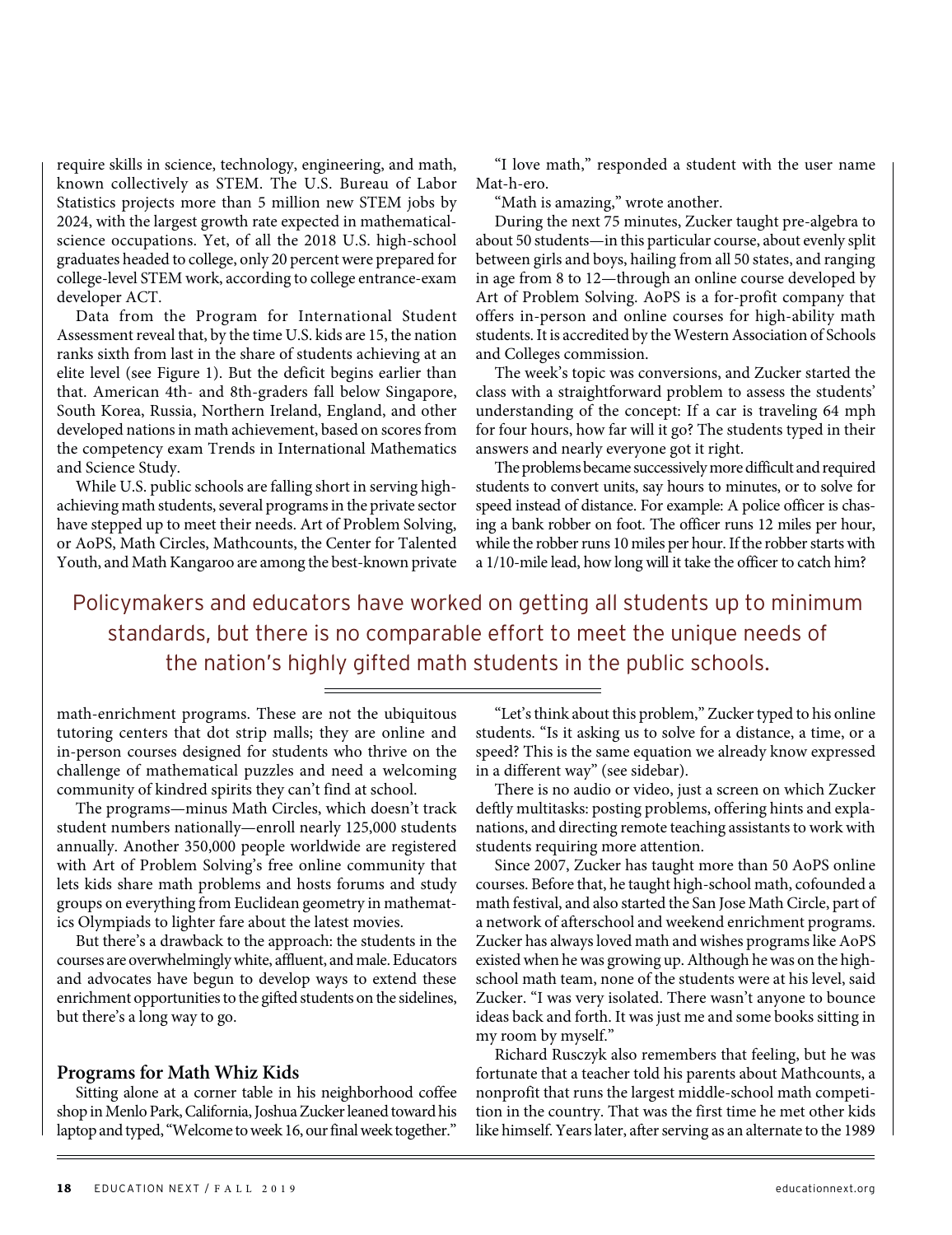# **At the Back of the Pack (Figure 1)**

*On the most recent Program for International Student Assessment study, American students ranked sixth from last among developed countries for the percent of students scoring at the two highest levels in mathematics. Only 5 percent and 1 percent of American students scored at levels five or six, respectively.* 



U.S. team to the International Mathematical Olympiad, graduating from Princeton, and making brief forays into teaching and bond trading, he created an online community for math geeks, a term he proudly wears himself. In 2003, he founded AoPS. It's a "bootstrapped" organization, said Rusczyk. He and his wife used their personal savings to launch AoPS and

still own a majority stake. Nearly all other shareholders are employees. While he won't disclose revenue figures, Rusczyk said AoPS has "been profitable for over a decade."

In the beginning, it offered two online summer courses that enrolled a total of 24 students, and an online forum that drew several hundred students to share and discuss difficult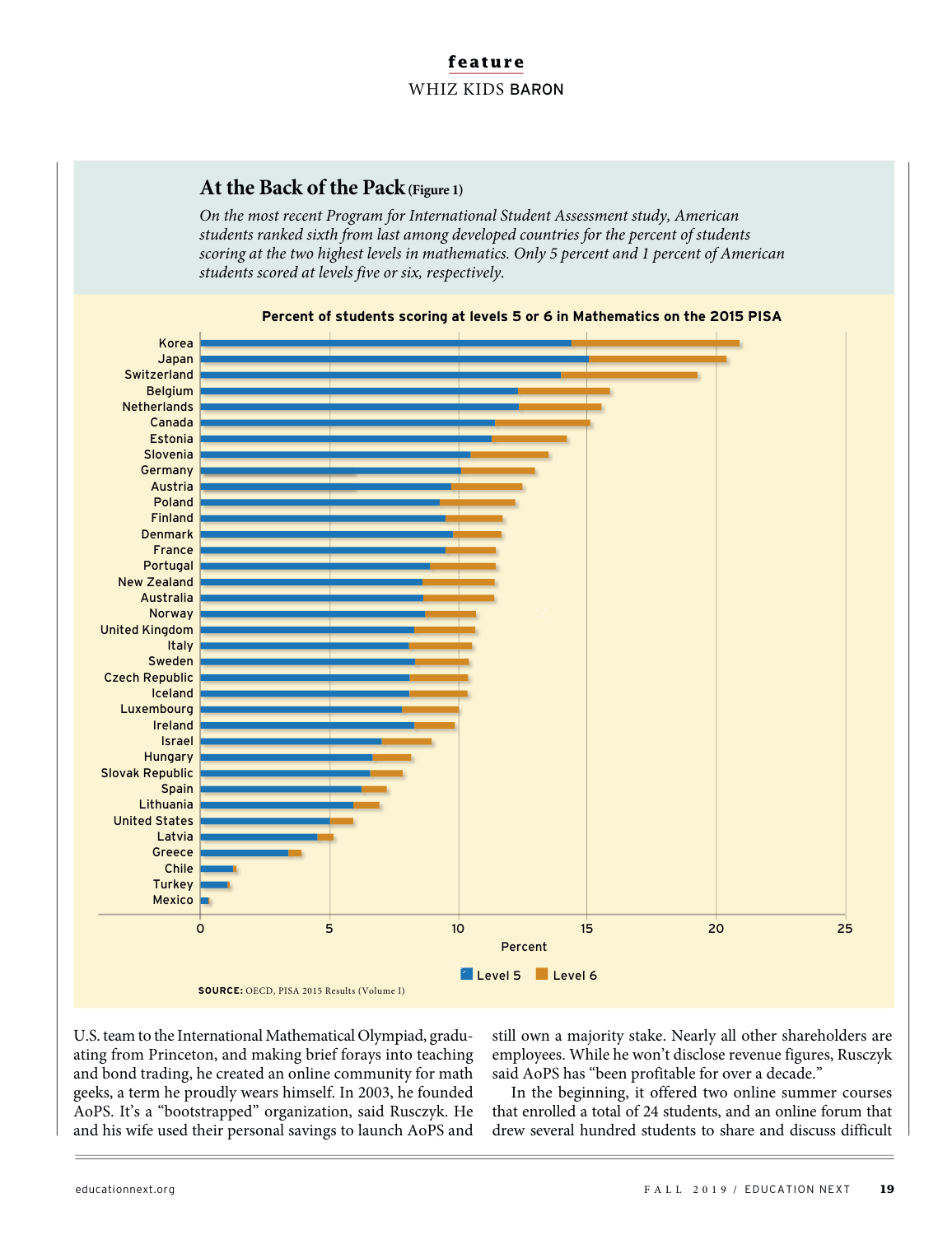math problems and chat. Today, the program runs 200 online courses a year, attracting nearly 15,000 students internationally. AoPS opened its first brick-and-mortar classrooms in North Carolina and Virginia in 2016 and has since added centers in Maryland, Washington, California, New Jersey, Georgia, and Texas. Together, they serve 4,200 students in grades 2 through 12. Several more sites are scheduled to open this year.

Rusczyk attributes the company's success to staying true to the mission of designing a place where young people can do interesting, challenging math. "I'd say the guiding light for a lot of what we do is building the things that we wish we had when we were kids."

Math Circles have also taken off, growing to at least 100 circles in 39 states. Each is independent, so it's not known how many students participate nationwide, but many of them have substantial waiting lists.

The last place most teenagers want to be on a Friday night is in another math class. But 28 of them have gathered in a classroom of the math and statistics department at San Jose State University, giddily bent on beating their instructor, Alon Amit, at a game of probability, otherwise known as cheating by calculating. Well, not actual cheating. Amit is giving them a lesson on hustlers' odds using a coin toss and math.

"Guys, here's something absolutely mind-blowing. Instead of flipping coins until we find a pattern, we're going to be

playing a game," he said, and explained the strategy carnies use to win at so-called games of chance.

"Now, because I'm in a generous mood today, I'm going to let you pick the pattern first," Amit continued. "Which pattern do you want?"

"Heads, tails, tails," they shouted. He picks heads, heads, tails and demonstrates how probability is on his side (see sidebar).

By day, Amit is vice president of products at Origami Logic, a marketing analytics and data startup that he cofounded. But the San Jose Math Circle is his first love.

"For many kids, the math program is the highlight of their week," Amit said. "You can see this in their eyes. They come in here and they're over the moon."

That's true for Jeremy Pettitt, 18, who plans to major in computer science at college. Pettitt is home schooled by his mother but outstripped her math ability and is learning calculus on his own by reading textbooks. He began coming to the San Jose Math Circle about three years ago.

"It's really nice, because I don't have to be the only one supplying ideas. If there's something I'm not getting, I can turn and ask, 'hey, am I doing this right?'" Pettitt said. "It's nice being among my peers."

Three of Amit's students have won gold medals in the International Mathematical Olympiad and several have earned PhDs in math. AoPS students have had similar triumphs. In

# COPS AND ROBBERS

THE COP-AND-ROBBER PROBLEM is asking students to solve for time (*t*), specifically, how long it will take the officer to catch the robber. The equation is formed from the distance the officer travels, 12*t* (miles per hour multiplied by *t*) being equal to the robber's head start of 1/10 mile plus the robber's distance traveled, 10*t*:

#### 12*t* = 1/10 + 10*t*

Subtract 10*t* from both sides to simplify:

#### 2*t* = 1/10

Divide both sides by 2 to find *t*:

#### *t* = 1/20 of an hour, or 3 minutes for the officer to catch the robber

Students often get sidetracked looking for total distance traveled, which isn't necessary, said Joshua Zucker. To solve this problem, we only need to know how fast

the officer is narrowing the gap. When students master the idea of relative rates, Zucker will give the problem another twist. For instance: What if they were running toward each other? How long would it take for them to collide?

The value of learning new tools and strategies is that students can group several steps into a single chunk that's easier for them to remember and use. This is important when moving on to more difficult problems, said Zucker. He believes it's one of the reasons that people hit the wall in their math studies: "They've dealt with everything up to then by memorizing procedural steps instead of building understanding and building up better tools for handling the problem, and they become overwhelmed by all the things they have to keep in their head at once."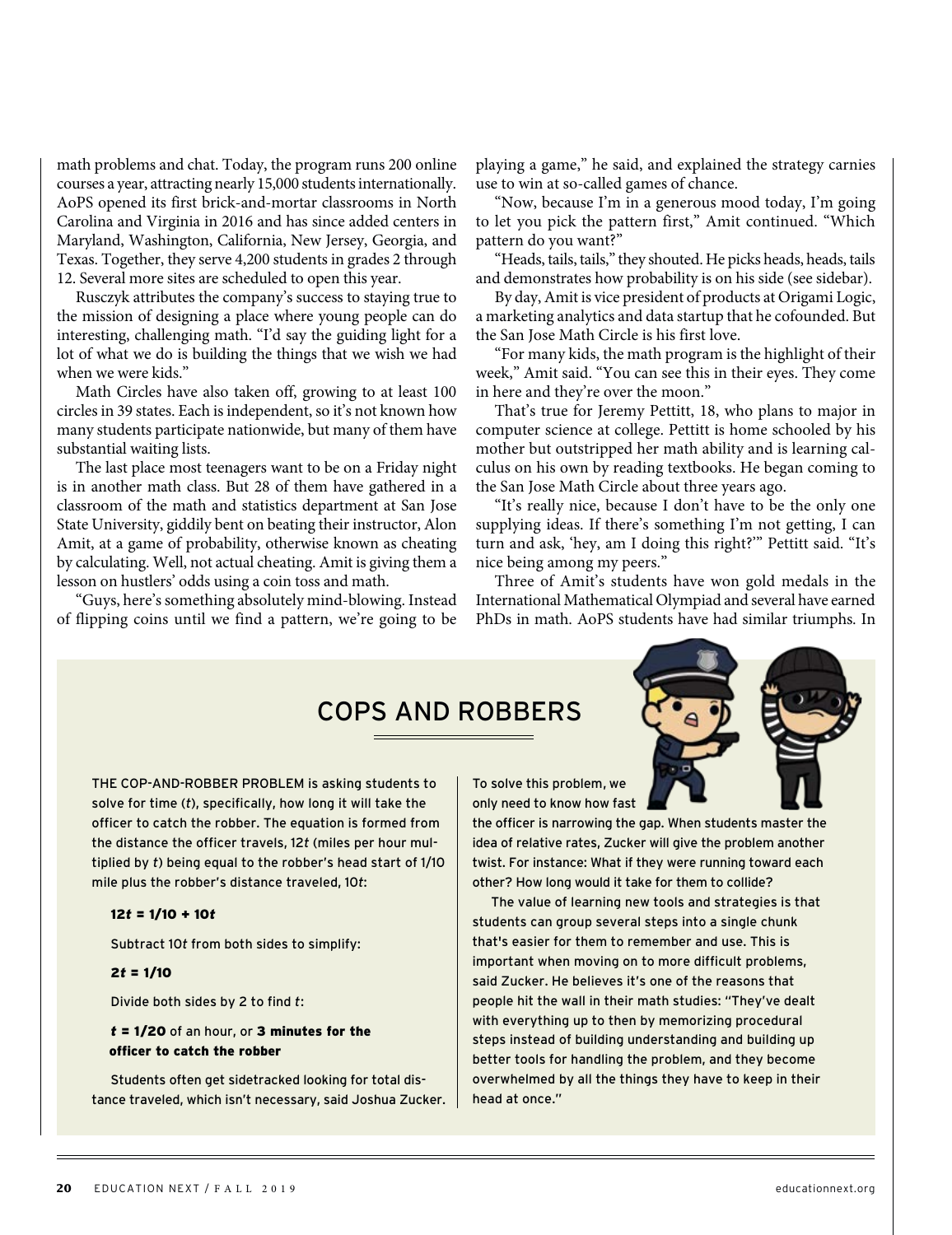The essence of mathematics is being able "to solve a problem that nobody told you how to solve," said math professor Tatiana Shubin. "I don't believe that everyone needs to know how to factor a quadratic expression, but everyone needs to be able to confront difficult problems with the power of their own mind."

2015, the United States won the International Mathematical Olympiad for the first time in 21 years, and followed with two more first-place triumphs in 2016 and 2018. All 16 students on those teams had enrolled in more than 100 AoPS classes, collectively. The six students on this year's team have collectively taken more than 50 classes.

#### **The Power of Problem Solving**

Competitions aren't for everyone, but just taking part in the practice sessions can bolster students' problem-solving skills.

Kasia Kim, a 6th grader in Alameda, California, spends her Monday evenings during the school year at the University of California, Berkeley, taking classes through Math Taught the Right Way. The program's approach offers a sharp contrast to what happens in school, she says, where teachers say, "OK, here's this topic, here's the formula, we're going to make you

do this for like, three months. Then they have a quiz on it, and then move on."

 Building a creative, analytic math muscle in kids requires that the subject matter be taught slowly, with each lesson building on the previous one, said Zvezdelina Stankova, a Berkeley math professor and director of Math Taught the Right Way. "It's like learning how to play the piano," she explained. "You cannot in one year learn what you should learn in six."

Stankova based the program's curriculum on the Bulgarian math she learned growing up in the former Soviet Union—a method she also used when coaching the U.S. team to the International Mathematical Olympiad. (She herself competed twice at the Olympiad on the Bulgarian team, winning two silver medals.) Math Taught the Right Way grew out of the Berkeley Math Circle, which Stankova cofounded in 1998. Math Taught the Right Way runs four sequences of courses a semester for students in grades 6 through 9; courses fill up

# WINNING AT HEADS AND TAILS

IT MAY SEEM THAT FLIPPING A COIN IS FAIR; after all, there's a 50-50 chance of getting heads or tails on each flip. But if the game calls for a specific pattern of heads and tails to emerge in continuous succession over a series of flips, math strategy matters. Let's say that Sansa and Bran agree to flip a coin for the Iron Throne. Sansa predicts that three heads in a row (HHH) will emerge first, while Bran selects tails, heads, heads (THH) as his pattern. If the first three flips are HHH, then Sansa wins, but if tails comes up in any of the first three flips, she has no chance of winning. Why? "Because once we have a T, we can never get three heads in a row without there being a T beforehand," explains Alon Amit, a teacher at the San Jose Math Circle. "We get THH before the HHH pattern has a chance to show up." Sansa's chances of winning the throne are 12.5 percent, but Bran will win about 87.5 percent of the time.

Bran decides to give Sansa another chance. Since tails,

heads, heads (THH) worked so well for Bran, Sansa picks that pattern in the next round. Bran then picks tails, tails, heads (TTH) and, again, is more likely to succeed. The reason is this: both of them need to wait for a T to show up because both patterns

start with a T. Once the first T comes up, the next two flips may be any one of these four combinations:

- **HH: Sansa wins with THH.**
- **HT: The sequence is now THT, so neither player wins. The final T becomes the beginning of the chain, and they have to wait for the next two flips.**
- **TH: Bran wins with TTH.**
- **TT: The pattern is now TTT. Bran is now guaranteed to win, because Sansa's THH pattern will never come up. Whenever the next H is thrown, there will always be a TT preceding it.**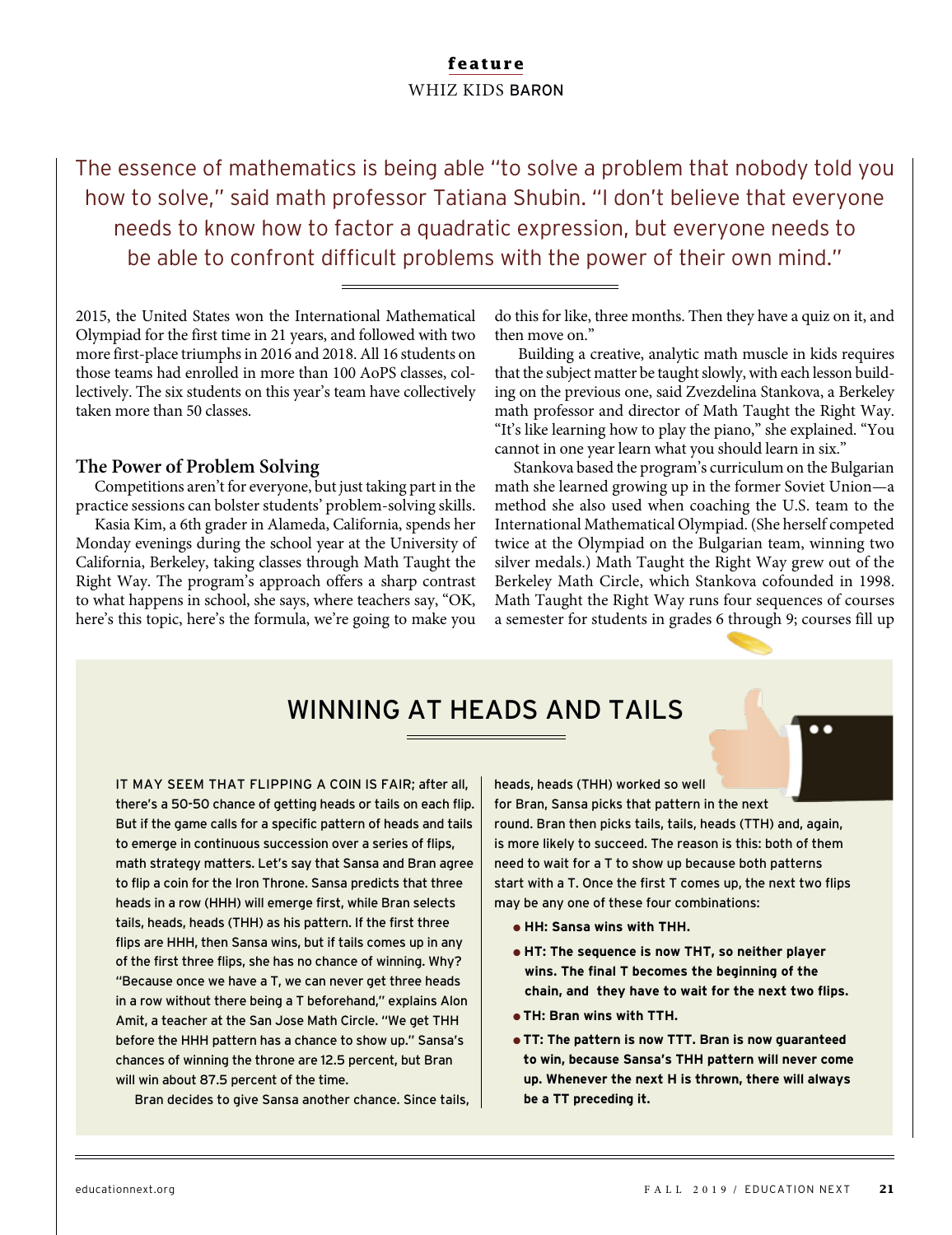For families in underserved schools and communities, impediments abound. The enrichment programs are expensive, often have limited space, and sometimes require entrance exams that favor students in wealthier schools with well-educated parents.

quickly and there is always a waiting list.

Students must show and explain every step of their work listing the variables, drawing a picture or diagram, identifying the technique used, and then explaining other situations in which that technique would work.

Elysee Wilson-Egolf, a teacher at Math Taught the Right Way, calls this the "struggle strategy" that every student needs to develop, one "that allows them to try problems in new con-



*Art of Problem Solving founder Richard Rusczyk displays the Beast Academy online learning system to pupils at Art of Problem Solving Academy San Diego.* 

texts, to apply the things that they know in different scenarios."

The strategy isn't just useful in math but in all subjects and all arenas of life. The essence of mathematics is being able "to solve a problem that nobody told you how to solve," said Stankova's colleague Tatiana Shubin, who cofounded the San Jose Math Circle and is a math professor at San Jose State University. "I don't believe that everyone in their adulthood needs to know how to factor a quadratic expression, but everyone needs to be able to confront difficult problems without fear and just fight those problems with the power of their own mind."

## **Addressing the Equity Gaps**

Families in middle-class and affluent communities learn about private math-enrichment programs from teachers, on

neighborhood listservs, and by word of mouth. But word may never reach families in underserved schools and communities and, even if it does, impediments abound. The programs are expensive, often have limited space and, at the higher end, require entrance exams that favor students in wealthier schools with well-educated parents.

Similarly, public-school offerings for students of high potential do not reach all groups equally. Nearly 70 percent of

public elementary and middle schools offer gifted and talented programs and, except for schools serving nearly 100 percent students of color, such programs are evenly spread among high- and low-wealth schools, according to a study by the Thomas B. Fordham Institute. However, students in low-wealth schools are less than half as likely to participate in a gifted program than their counterparts at high-wealth schools (see Figure 2). Likewise, about 90 percent of students attend schools with Advanced Placement courses, but the Education Trust found that schools less likely to offer AP tend to be those in high-poverty and rural areas.

Enrollment in advanced math courses shows an even wider gap by race, ethnicity, and income. The College Board, which administers AP exams, reports that despite a steady increase in the number of schools offering AP courses in calculus, more than half the students taking the Calculus AB exams are white. This is not particularly sur-

prising, since white students make up nearly half (about 45 percent) of the K–12 population. But by contrast, only about 5 percent of the students who took the exam in 2018 were black, even though black students represent about 16 percent of the K–12 population.

American girls now outpace boys in academic achievement, even in math, but they remain underrepresented in high-end math programs. In the 44 years that the United States has participated in the International Mathematical Olympiad, only three girls have been selected for the team. Megan Joshi noticed the gender gap at the Mathematical Olympiad Summer Program, the training camp for international competitions. One summer, she counted just 12 girls out of 54 students participating. That inspired Joshi, who had just completed her freshman year in high school, to start the STEM for Girls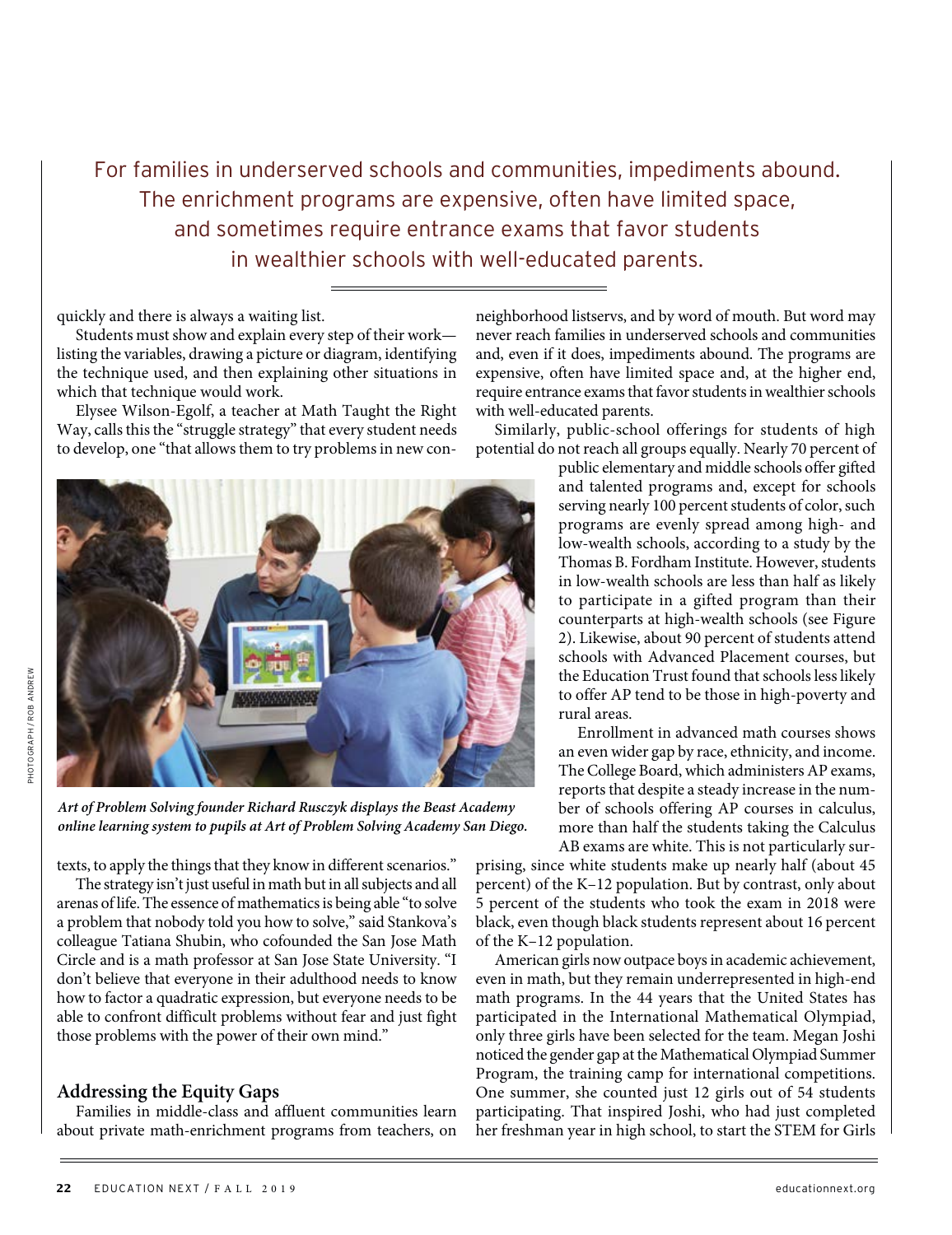group at her former middle school. Four years later, it's still going strong, taking girls on field trips to local STEM companies and introducing them to successful women in STEM.

A smattering of nonprofits are aimed at closing these gaps, especially those related to income, race, and ethnicity. New York Edge runs free afterschool and summer programs in academics, athletics, and the arts for low-income students in New York City. In addition to starting the San Jose Math Circle—which is fee-based but offers scholarships—Tatiana Shubin also founded Navajo Math Circles in 2012, and trains teachers on the reservation to run them in their schools.

One of the largest outreach programs is Bridge to Enter Advanced Mathematics. Located in New York City and Los Angeles, the program is run by the AoPS Initiative, Inc., an independent nonprofit launched by Art of Problem Solving to address the income gap in math achievement. Bridge to Enter Advanced Mathematics partners with 35 schools in New York and 14 in Los Angeles, where at least 75 percent of the students are eligible for free or reduced-price lunch.

"The kids who are not connected are getting farther and farther behind, and we're responsible for part of that gap," said Rusczyk. "So, we felt a responsibility to try to reach, try to educate, try to serve, try to bring into this community people who wouldn't naturally find it, people who don't have parents who were engineers or scientists, people who don't already go to schools that have math teams [and] math clubs."

One Saturday in Greenwich Village, nearly 200 high-ability math students in the 8th through the 11th grade have come to New York University to participate in classes offered by Bridge to Enter Advanced Mathematics. Eighth graders take algebra and a high-school preparation course called "Things You Need to Know." One of the program's goals is for these kids to meet the competitive academic standards for admission to one of the city's top-tier public high schools.

Youmna Nasr, 13, a first-generation American whose family emigrated from Egypt, took the high-school entrance exam and will be attending Bard High School Early College Queens, where students graduate with both a high-school diploma and an associate degree. Other 8th-grade students in the Bridge to Enter Advanced Mathematics program were admitted to highly selective New York City high schools, including Stuyvesant, Bronx

# **Unequal Participation** (Figure 2)

*In low-poverty schools, students participate in gifted programs at more than twice the rate that students in highpoverty schools do. Black and Hispanic students are also underrepresented in gifted programs, making up only 10 and 18 percent of students in gifted programs, respectively, but about 16 and 25 percent of students overall.* 



**Racial makeup of students in gifted programs and public schools overall**



#### NOTE: Data on racial makeup and participation in gifted programs are from the 2013-14 school year. School poverty levels are based on 2014–15 data on eligibility for free and reduced-price lunch.

**SOURCE:** U.S. Department of Education Office of Civil Rights; National Center for Education Statistics; Christopher B. Yaluma and Adam Tyner, *Is There A Gifted Gap? Gifted Education in High-Poverty Schools,* The Fordham Institute (2018).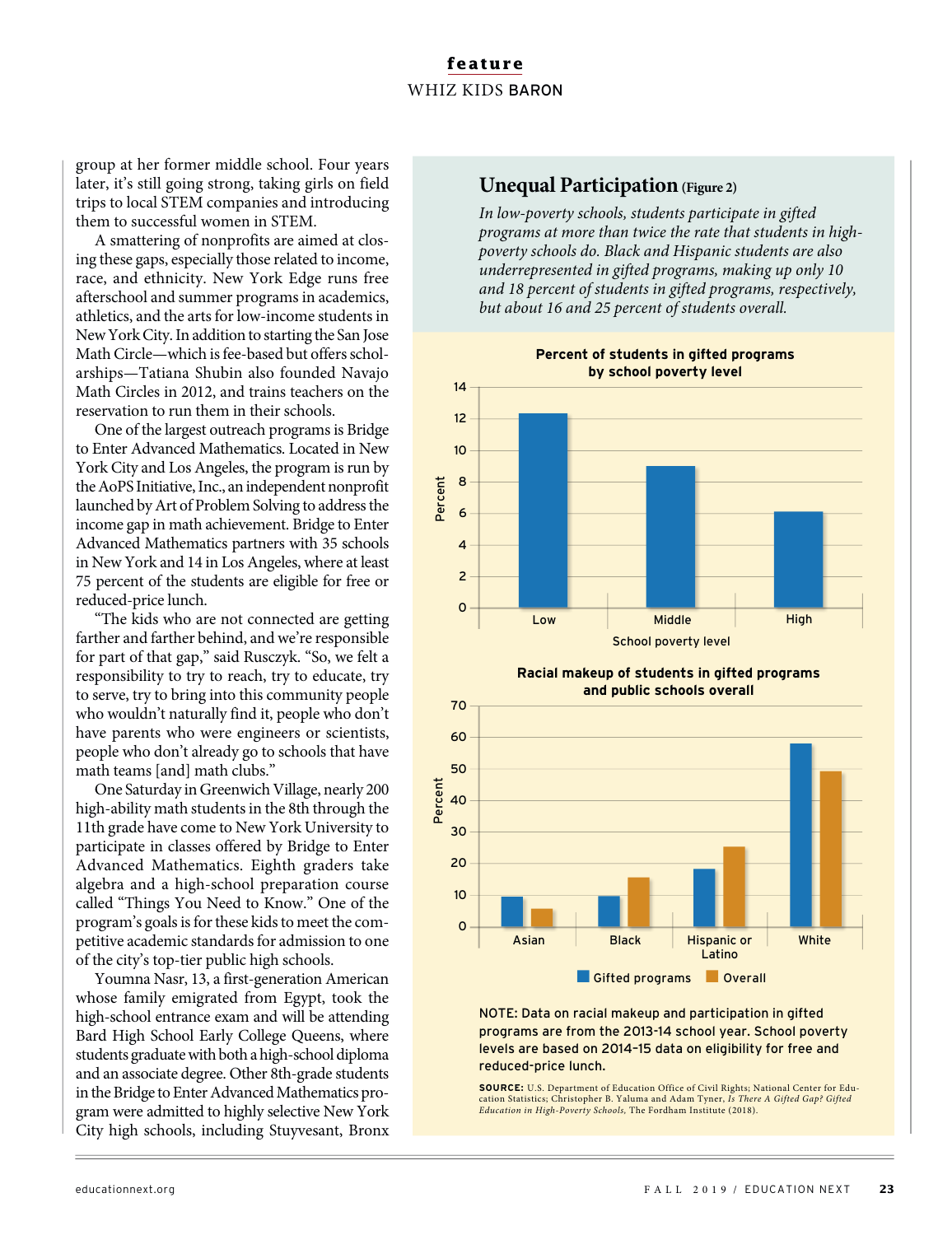Science, Brooklyn Technical, Manhattan Center for Science and Mathematics, and LaGuardia High School of Music & Art and Performing Arts.

Diversity is a pillar of Bridge to Enter Advanced Mathematics. Students are evenly split by gender, 56 percent identify as Latino or Hispanic, 39 percent as African American, 14 percent as white, 9 percent as Asian American, and 1 percent each as Native American or Alaskan Native and Native Hawaiian or other Pacific Islander. The median family income is \$31,000; more than two thirds of students are eligible for federally subsidized school lunch.

Nasr likes that Bridge to Enter Advanced Mathematics supports students through the entire process, with test preparation for the Specialized High School Admissions Test; essaywriting workshops for the schools that require them; and counselors available in person, by text and through e-mail.

High-school juniors and seniors receive similar assistance for their college applications. Students also have access to



*Youmna Nasr, 13, attended the Bridge to Enter Advanced Mathematics Program in New York and won a coveted 9th-grade spot at Bard High School Early College Queens.*

emotional, financial, and social supports. The program serves lunch, provides eyeglasses for students who can't afford them, and has a social worker available.

The heart of Bridge to Enter Advanced Mathematics is its summer program for students entering 6th and 7th grade. Staff members help teachers identify students who are likely to prosper in the program—not just those who excel at math, said Lynn Cartwright-Punnett, senior director of programs for Bridge to Enter Advanced Mathematics, but also those who enjoy solving problems and persist in the face of challenge. She tells teachers

to look for students who are bored and get As with little effort, and asks them to keep in mind that "the strongest student in your room is lonely." Sometimes such students are ostracized.

"In middle school everyone thought I was a little bit weird, since I liked math so much, so I was singled out," said 15-yearold Agata Regula, who credits her immigrant parents with encouraging and helping her to succeed. In Bridge to Enter Advanced Mathematics, though, she encountered lots of other kids who "had a thing for math."

Her involvement in the program served her well. When Regula entered Stuyvesant High School, one of the highestranked public schools in the city, she felt that she "had to play a little bit of catch-up," but that participating in Bridge to Enter Advanced Mathematics gave her the confidence to persevere. Without it, she said, "it would have been so much worse. It would have been truly horrible."

In Maryland, AoPS has a partnership with the Montgomery Blair High School Magnet Foundation, Inc., to run a pilot

> program called the Pipeline Project. This initiative places strong math students from low-income families into the Gaithersburg AoPS center's Beast Academy, its program for kids in 3rd through 5th grade.

> The nonprofit foundation was created in 2008 to raise funds for the science, mathematics, and computer-science magnet program at Montgomery Blair High School in Silver Spring after it was hit with budget cuts. The foundation selected 40 public-school students in Montgomery County—based on interest, grades, and teacher recommendations—to attend Beast Academy, and covered most or all of the \$150-per-month tuition.

> AoPS separated 3rd-grade Pipeline students from the other Beast Academy students to get them up to speed. This year, in 4th grade, they're intermingled, and Pipeline students are doing so well the teachers have no idea who's who, said Kelcie Bartley, the AoPS Academy national director of outreach.

The goal is to intervene while talented students are still in elementary school to put them on the advanced math track through high school. A key measure of its success will be how many Pipeline students are admitted to the highly selective math, science, and computer-science magnet program at Montgomery County's Takoma Park Middle School, said computer-science teacher Samir Paul, a foundation board member and driving force behind the program.

In 2017, under 16 percent of the 860 5th-grade students who applied for admission to the Takoma Park magnet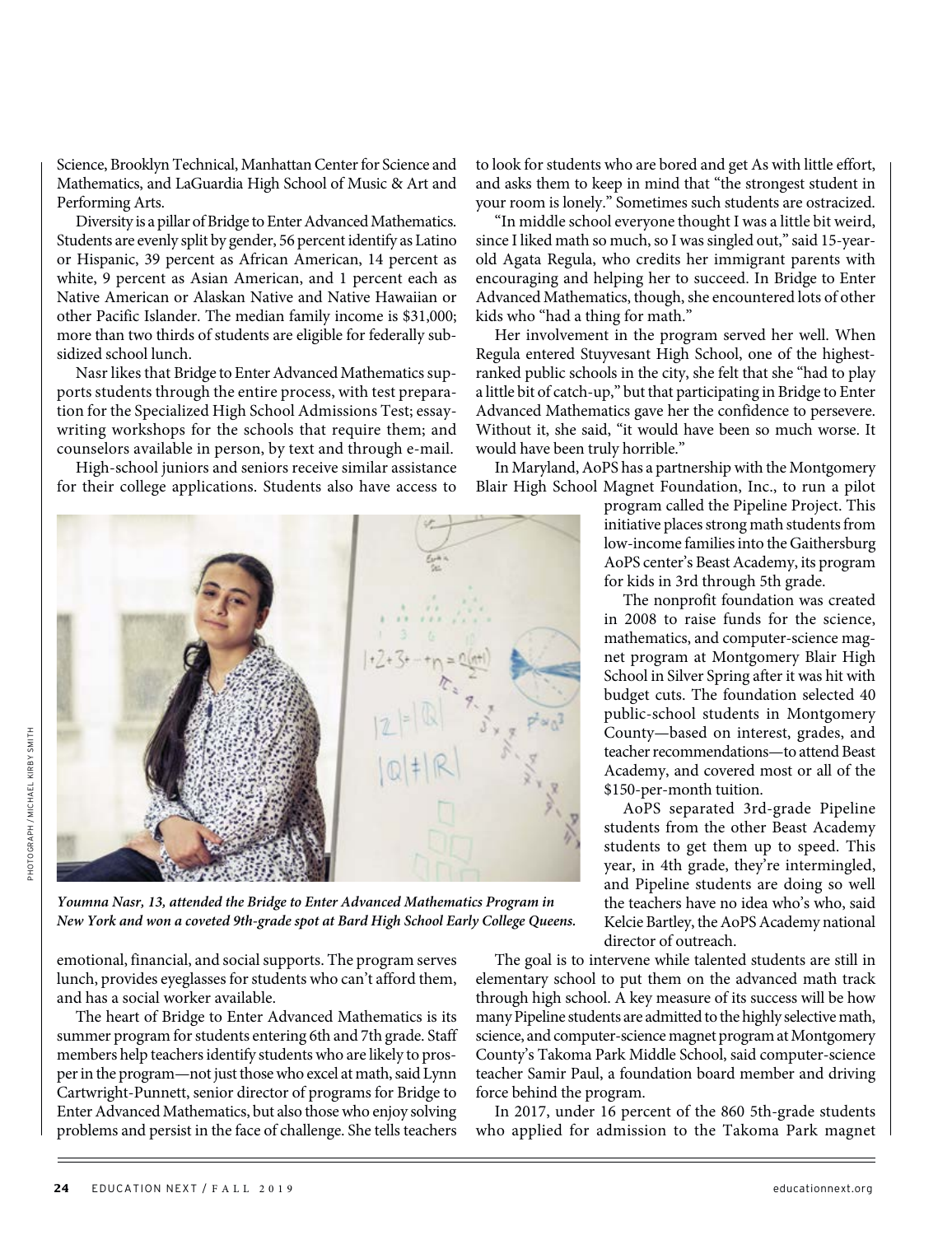program were accepted. Only 15 of the accepted students were Hispanic, fewer than 10 were black, and boys outnumbered girls by almost two to one.

This imbalance becomes self-perpetuating because the Takoma Park magnet is the primary feeder program for the Montgomery Blair High School magnet program.

In an effort to counter the inequity, Montgomery County Public Schools revised the application process. Instead of leaving it to parents and teachers to refer students, the district automatically reviewed the education records of the entire 5th-grade class and notified parents of every student performing above grade level that, unless the parents objected, their children would sit for the magnet entrance exam. The selection process quadrupled the number of students in the 2018 application pool. It nearly closed the male-to-female gap, but there was a barely a blip in the number of black students

regular programs. (A \$300,000 endowment, bankrolled by gifts and grants, funds the Emerging Scholars program; another \$5 million annually, from tuition and philanthropy, goes toward financial aid for students in the center's other programs.)

Initially, when the center asked Baltimore schools to identify students for the Emerging Scholars program, it ran into pervasive bias, said Plucker, the Hopkins education professor, who is affiliated with the center. Teachers and principals were intrigued but told him, "We don't have any gifted students here because we're a mostly black, Hispanic, or low-income school."

Plucker said such bias is common in schools, even among people who truly want these students to succeed. To try to counter it, he supports broader universal screening for gifted and talented programs and assessing students within the context of their school rather than the entire district.

"What we find is that if you skip the nomination phase and you

# American girls now outpace boys in academic achievement, even in math, but they remain underrepresented in high-end math programs.

selected, and admission for Hispanic students fell.

The change didn't achieve the district's goals of increasing minority-student participation in the magnet program because students were still selected on test performance, and high-stakes tests often undercut students who haven't had the opportunity to attend high-performing elite schools. The district is again working to alter the selection criteria for the middle-school magnet program to make the application process less dependent on a standardized test.

The Center for Talented Youth at Johns Hopkins University has already been tackling this issue. The idea for the center began in the late 1970s with a Johns Hopkins psychology professor and one 7th grader from Baltimore who had taken every math class his school offered. Today, the nonprofit academic center runs summer, online, and family programs for gifted and talented students in grades 2 to 12 from around the world.

Typically, 75 to 85 percent of students who take the center's verbal and math screening exams score high enough to qualify for its enrichment programs. But when the organization sought to create a program specifically for under-resourced Baltimore City Public Schools, only about 30 percent of students met the cutoff.

Amy Shelton, director of research and interim executive director of the program, thought it implausible that Baltimore students truly fell short on aptitude, so the center developed a research project to test other skills and abilities that predict success in math, such as spatial and working-memory ability and critical and divergent thinking. That began the Baltimore Emerging Scholars initiative for the brightest students in 16 of the district's lowest-performing elementary schools. By the end of the 25-week curriculum, the "emerging scholars" matched students from wealthier schools in qualifying for the center's

just assess everybody, you find many more low-income students who are already performing at higher levels," Plucker said.

Gadsden Elementary School District in southwest Arizona provides a small but powerful example of how schools can identify and nurture talented students who might otherwise fall through the cracks. The poor, rural district on the Mexican border serves 100 percent minority students, mostly Hispanic, and nearly every student is eligible for free or reduced-price lunch. Yet more students from Gadsden qualify for the Hopkins center's summer programs than from any other district in the country.

When the district started a gifted program 13 years ago, it reviewed data for every student in grades 2 through 4, expanded tutoring in math and science, created a partnership with the local community college for high-performing middleschool students, and redesigned its professional-development programs for teachers. Counselors and teachers regularly communicate with parents, generally in Spanish, and help them fill out applications for enrichment programs. In other words, the district does everything possible to identify strong math students and develop their skills over the long term.

#### **Lessons for Schools**

The folks who run the private enrichment programs say their goal isn't to create a separate school system for top students but to fill a void. Could the public schools ever evolve to meet this need? The story of the Change to Gadsden district hints that they could, and a few other initiatives provide encouraging signs. AoPS is piloting the Beast Academy curriculum in a Minnesota school district and working out a partnership with a large, urban district. If results of the Pipeline program